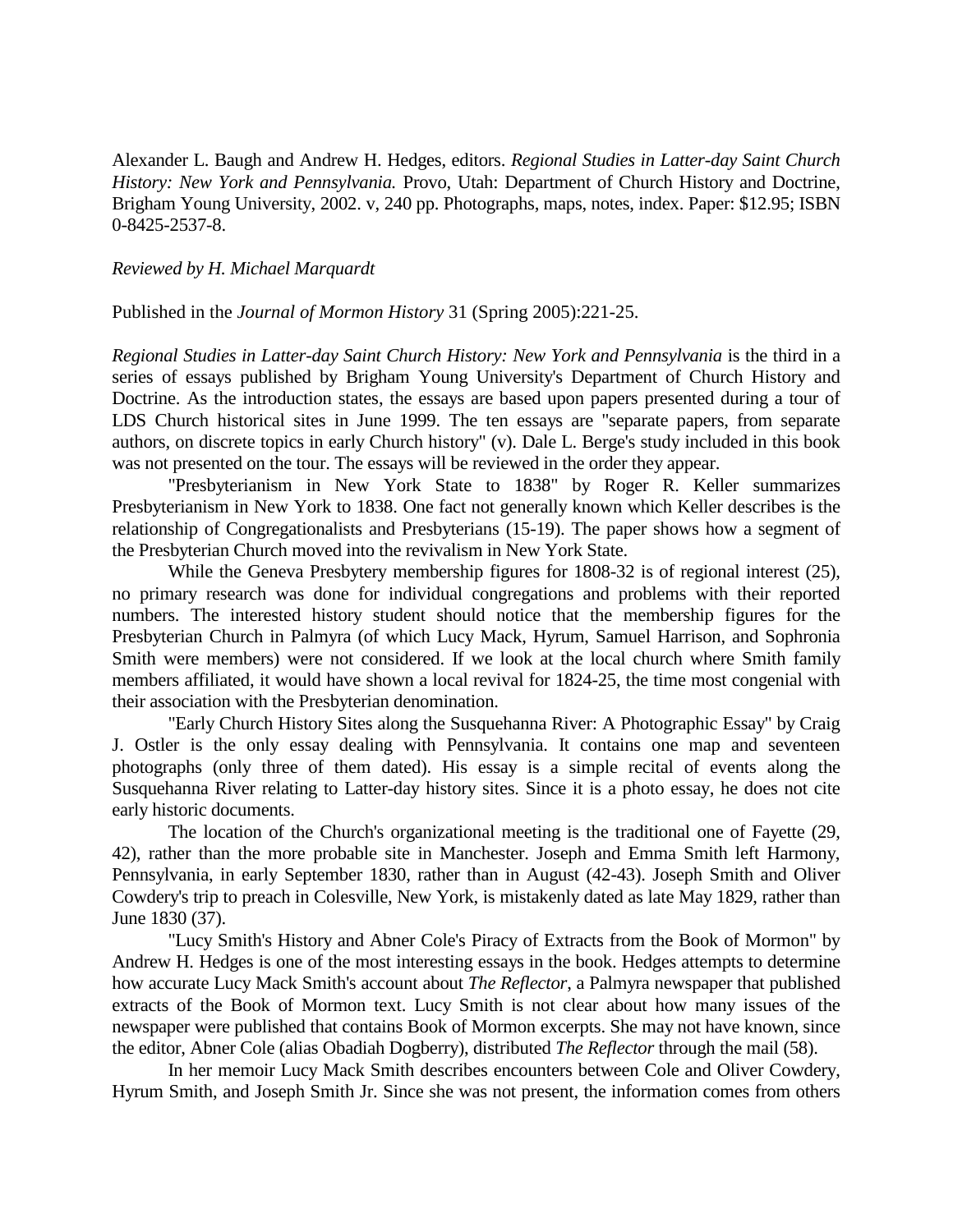who were also quite possibly over-excited in their retellings. Lucy tells of Joseph Smith Jr. making two trips from Harmony, Pennsylvania, to deal with Book of Mormon printing problems. The trip that seems most likely to have occurred was concerning Cole's publication. The other reported trip related to a problem in local citizens boycotting the book's publication. Hedges did not report on this aspect of Lucy's history except in an endnote (67 note 39).

Martin Harris mortgaged his farm in August 1829. Oliver Cowdery, writing from Manchester on December 28, 1829, mentions that Joseph Sr. would be making a trip to Harmony. Exactly when Father Smith made the trip (before, during, or after the printing of extracts from the Book of Mormon) is a question that Hedges tries to resolve. Hedges affirms that Oliver Cowdery and Hyrum Smith discovered Cole working on his newspaper before printing the first extract (62).

Unfortunately, Hedges omits relevant items that would give a fuller picture. That there was some concern within the Smith and Harris families about the proceeds from selling the Book of Mormon when printed and bound is evident. Joseph Smith Sr. signed an agreement with Martin Harris (January 19, 1830) relating to sharing the profits of the book. When Joseph Jr. arrived from Pennsylvania, he reported receiving a revelation (ca. January 1830) on the possibility of selling the book's copyright in Canada and having the Smith family retain what was left over after paying for the book's publication. What is clear is that this revelation failed and no sale was made.<sup>1</sup>

The January 13 issue of *The Reflector* mentions the title of the book "as appears from the copy-right." Since the Smiths had passed out a number of printed sheets freely to those who asked for a copy, it may be inaccurate to say, that Cole had obtained his material illegally. It is true, however, that he did not receive permission from Joseph Smith Jr., the copyright holder, to republish them. The third of Cole's three installments appeared in the January 22, 1830, issue, thus providing an approximate date for Joseph Jr.'s confrontation with Abner Cole and threat of legal action.

"The Early Latter-day Saints in Livingston County, New York" written by Cynthia Doxey, quotes Edwin Holden's 1892 recollection of an 1831 meeting held in a barn in Genesee in which he saw Joseph Smith and Sidney Rigdon. Holden may have been mistaken and the meeting may have taken place in 1834 (73-74). Edwin Holden may have been referring to the March 1834 meetings held in Genesco, Livington County (included in what was known as the Genesee country) while Rigdon and Smith were there.

"The Huntington Family: New York Beginnings" by Robert C. Freeman and Ray L. Huntington tells about the conversion of the William and Zina Huntington family in Jefferson County. Their neighbor, Joseph Wakefield, traveled to Seneca County, where Joseph Smith lived, and returned with a copy of the Book of Mormon (95), which he shared with the Huntingtons. In 1835 William and Zina Huntington were baptized. A photograph caption of William's ordination certificate is misdated September 25, 1835, while the document and transcript read September 3. This license was signed by Hyrum Smith and David Whitmer (96).

"The Knights at Castle Garden: Latter-day Saint Immigration Agents in New York" by Fred E. Woods is a good article explaining that the "knights" were Church agents who helped the Saints arriving at the port of immigration in New York City. He also gives a brief history of these agents' role. Agents included John Taylor, Thomas B. H. Stenhouse, George Q. Cannon, Nathaniel V.

÷.

<sup>1</sup> Discussed in my *The Joseph Smith Revelations: Text and Commentary* (Salt Lake City: Signature Books, 1999), 372-74.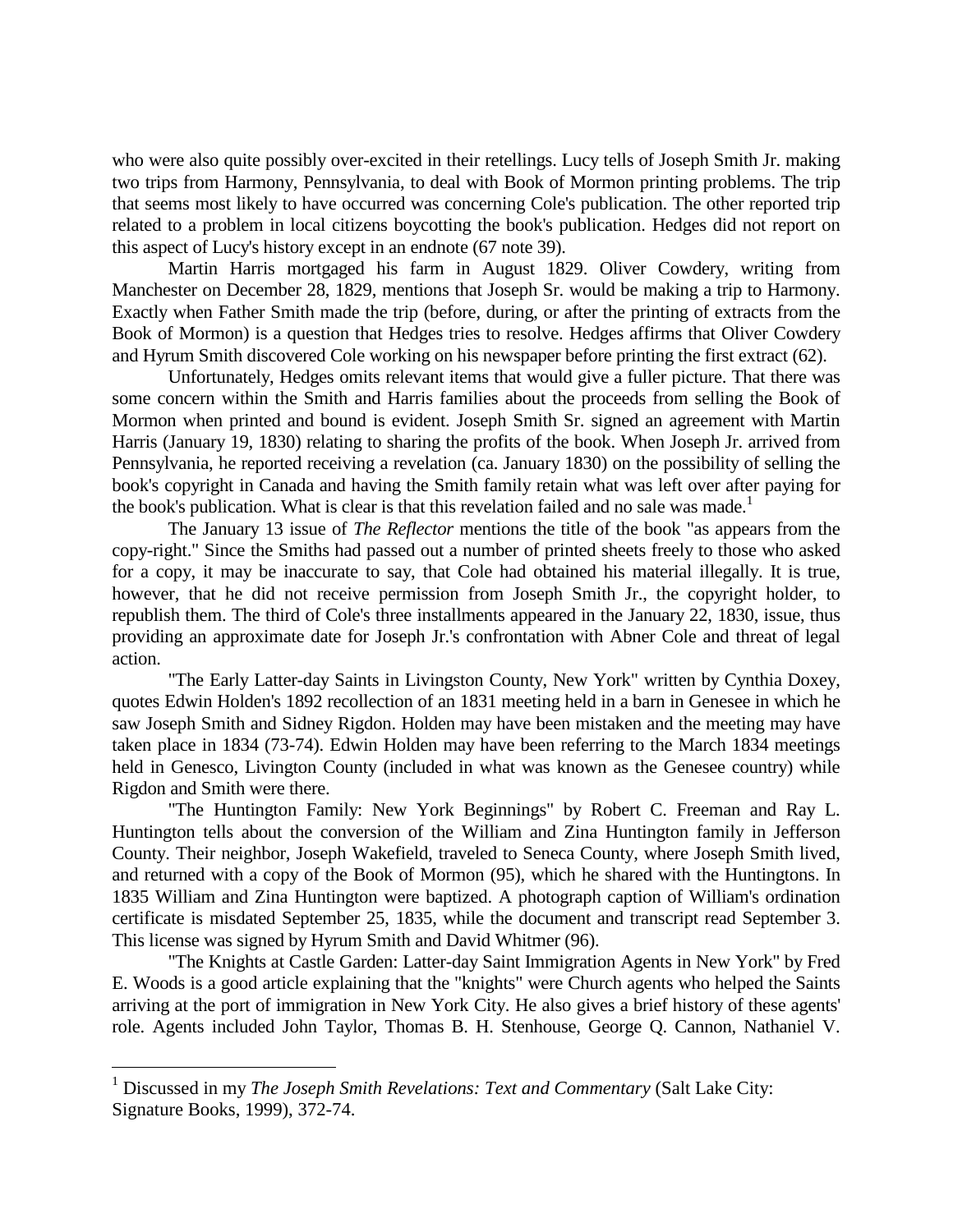Jones, Horace S. Eldredge, William C. Staines, Thomas Taylor, and James H. Hart.

David F. Boone wrote "Palmyra Revisited: The New York Mission of Willard W. and Rebecca P. Bean, 1915-1939." Willard Bean was, for twenty-four years, a special missionary to the Eastern States Mission. He resided in the Smith frame home in Manchester, New York, and farmed the property of approximately one hundred acres. He enjoyed showing visitors the historic sites, frequently abandoning his farm chores to do so. Alvin, the son of Willard and Rebecca Bean, also often explained the significance of the area and the Restoration story. Sometimes the visitors attempted to pay Alvin Bean for his time:

Money was scarce, especially to a young boy on the farm, but he would reluctantly refuse the reward offered him. On one occasion, Alvin asked his father's counsel on the matter. His father told him he "did right in refusing but [he] didn't need to hold out [his] hand while [he] was doing it." On another occasion, Alvin reportedly returned the nickel given him for his guide service and asked the visitor for a dime instead. Not really trying to be a shrewd business man, the boy later explained his actions by suggesting that he wanted to pay his tithing on the income, but he didn't know how to figure ten percent on a nickel (134).

Willard Bean was instrumental in the purchase of the following historic properties for the Church: the Hill Cumorah, the Peter Whitmer Sr. farm, the Martin Harris farm, and sixteen acres adjacent to the Joseph Smith Sr. farm. Over 30,000 trees were planted by "Willard, his sons, hired men, missionaries, Church members, and other volunteers" on the Hill Cumorah (143).

"Harold and the Hill: Harold I. Hansen and the Hill Cumorah Pageant, 1937-1977" was written by Mary Jane Woodger. This famous pageant began as an Eastern States Mission attempt to interest potential converts in Mormonism (158). Even after its supervision was transferred out of direct mission responsibility, pageant participants considered it a sort of "mini-mission." Except for six years (1942-47) the pageant has continued to the present time. Rain has prevented the play from being performed a few times.

"The 1982 Archaeological Investigation at the Joseph Smith Sr. Log House, Palmyra, New York" is by Dale L. Berge. Before Joseph and Alvin Smith articled for one hundred acres of land in Manchester Township, they resided in a log house in Palmyra Township on property owned by Samuel Jennings. A highway survey states that Joseph Smith Sr. lived there.<sup>2</sup>

Alvin commenced building a permanent frame house for his parents before his death in November 1823. The Smith family had moved into the new structure by 1825 and lived there until April 1829. Berge explains an archeological dig conducted at the site in 1982 that unearthed 2,469 artifacts. Seventy-seven percent were ceramics (193). Several tables list the artifacts. Of particular interest was a button from a uniform of the Fourth Regiment of Riflemen between 1792 and 1796 (202). Also recovered was a clay pipe with a stem hole measuring 1/16 of an inch that was dated between 1750 and 1800 (205). The article mentions that Lucy Mack Smith smoked tobacco in a clay pipe. The text indicates that Orsamus Turner refers to Mother Smith loading her pipe with tobacco. The endnote, which is correct, cites Thomas Gregg's book *The Prophet of Palmyra*,

÷.

<sup>2</sup> H. Michael Marquardt and Wesley P. Walters, *Inventing Mormonism: Tradition and the Historical Record* (San Francisco: Smith Research Associates, 1994), 4, 10-11 note 9.